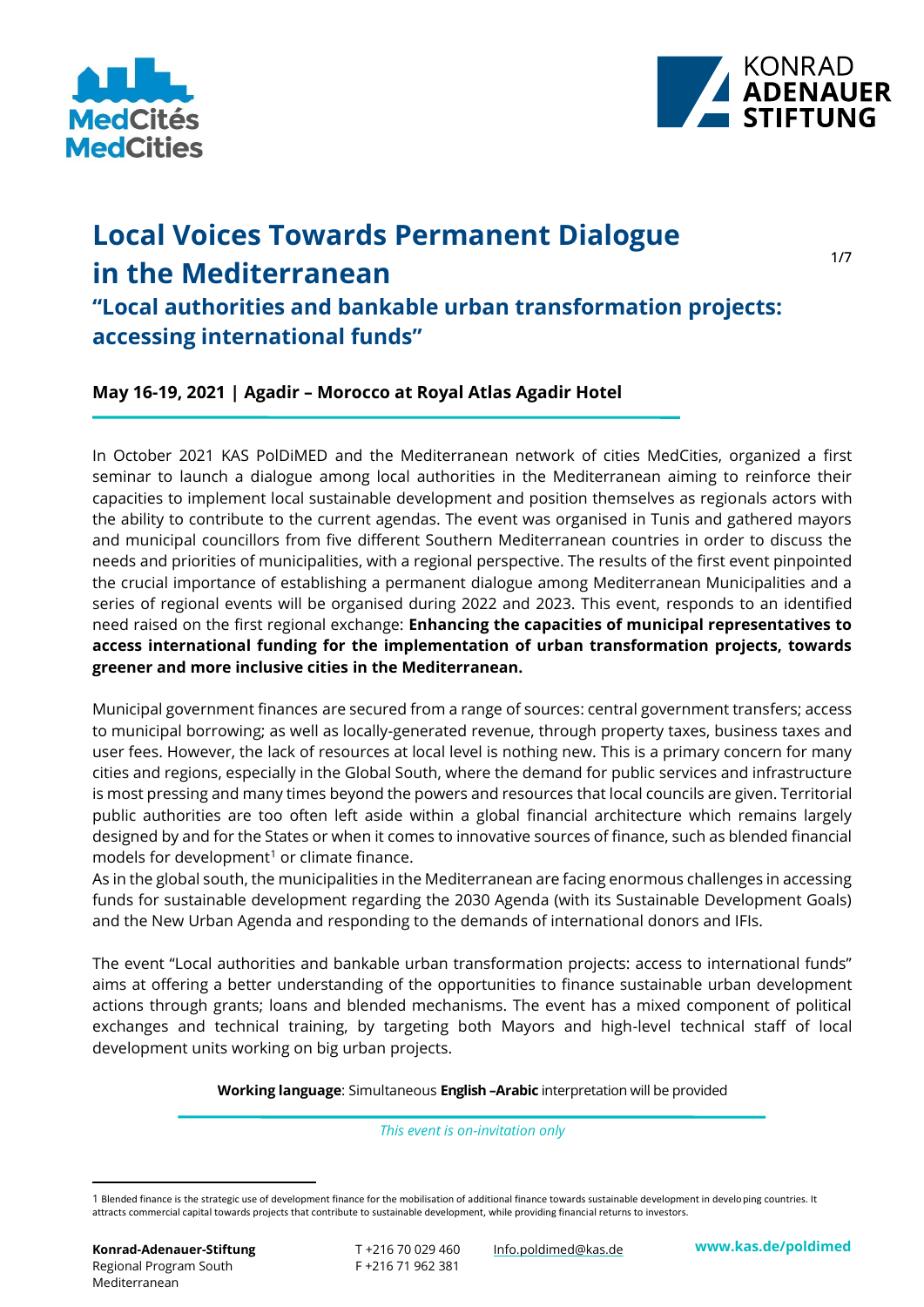



#### **Objectives of the event**

- Connect the participating local authorities and promote an active exchange of experiences in accessing international funding for the implementation of urban projects.
- Identify the challenges faced by local authorities in accessing international funds.
- Familiarise the participating local authorities with donors' requirements to access international funds and enhance their technical capacities for identifying, preparing and implementing innovative financing.

#### **Targeted cities**

- Tunisia: Tunis and Sfax
- Lebanon: Saida and Beirut
- Palestine: Bethlehem and Ramallah
- Jordan: Greater Irbid and As-Salt
- Morocco: Tetouan and Agadir

The event targets the Mayors and high-level officials, such as the Directors of Local Development Units or Managers of Big Projects.

#### **Proposed agenda**

The first day of the event aims at promoting a political dialogue in order to discuss the role that local authorities in identifying and promoting strategic urban projects as a means to achieve integrated urban development. As promoters or as stakeholders of such projects, municipalities can lead the mobilisation of city stakeholders in the governance structures of such operations. They also promote public-public and public-private partnerships around them, lead the lobbying efforts for the prioritisation of such operations at national and international level and create the enabling conditions at local for accessing international funding. Such projects contribute to the long-term vision for the development of the city since they are based on a strong consensus on the ground and that they contribute to the social, economic and urban sustainability of the territory.

The first part of the day would focus in a debate with IFIs and international donors on existing and on innovative funding mechanisms available for Southern Mediterranean cities and on the typology of projects that are in the priority of the international agenda. The participating mayors will then discuss on previous and ongoing experiences in accessing funds for the implementation of such projects, such as the UPFI instrument, the access to climate related support mechanisms, the access to EU territorial cooperation projects and especially, the opportunities given by several IFIs under the form of loans or blended financing mechanisms.

The second day of the events aims at strengthening the technical capacities of local authorities' representatives in accessing international funding. The aim of the event is to provide participants with a good understanding of the guiding principles behind such operations and an insight on project cycle management, from the identification until the evaluation of its impact. The seminar will also focus on how to integrate criteria of bankability in the design of urban projects in order to attract the interest to international donors and to foster public-private partnerships. This training will also try to identify further recommendations for reinforcing local capacities in accessing international funding, in order to complement the political dialogue results of the first day.

T +216 70 029 460 F +216 71 962 381

Info.poldimed@kas.de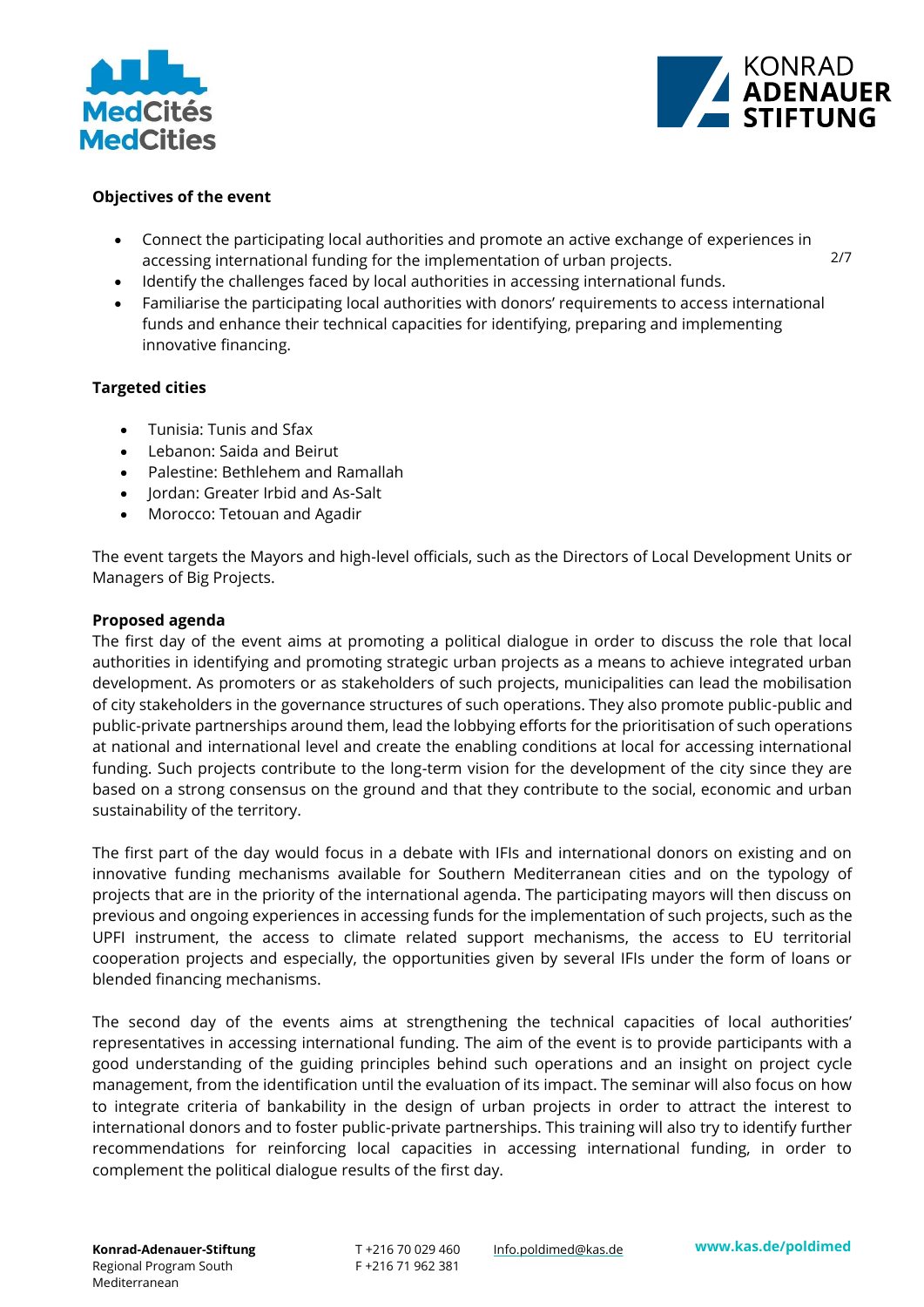



## **May 16, 2022**

Arrival of participants.

3/7

## **May 17, 2022 | 09.00 AM Agadir Time**

Moderated by **Mr. Adel Ben Youssef,** Professor of Economics, University of Nice Sophia-Antipolis

| 08.45 AM | <b>Registration</b>                                                                                                        |  |  |  |
|----------|----------------------------------------------------------------------------------------------------------------------------|--|--|--|
| 9.00 AM  | <b>Welcome Address &amp; Opening Remarks</b><br><b>Mr. Thomas Volk</b>                                                     |  |  |  |
|          | Director, Regional Program Political Dialogue South Mediterranean of the Konrad Adenauer Stiftung -<br><b>KAS POLDIMED</b> |  |  |  |
|          | <b>Mr. Josep Canals Molina</b>                                                                                             |  |  |  |
|          | Secretary General, MedCities                                                                                               |  |  |  |
| 09.30 AM | Round Table discussion: "Innovative funding for strategic and bankable urban projects:<br>requirements for access"         |  |  |  |
|          | <b>Mr. Grammenos Mastrojeni</b>                                                                                            |  |  |  |
|          | Senior Deputy Secretary General, the Union for the Mediterranean-UFM<br><b>Ms. Dina Ranarifidy</b>                         |  |  |  |
|          | Senior Urban Development Specialist, the World Bank Group                                                                  |  |  |  |
|          | Mr. Neji Larbi                                                                                                             |  |  |  |
|          | Urban Mobility and development Specialist, the African Development Bank-AfDB<br><b>Mr. Andreas Berding</b>                 |  |  |  |
|          | Head of Project, Deutsche Gesellschaft für Internationale Zusammenarbeit - GIZ                                             |  |  |  |
| 10.45 AM | <b>Coffee Break</b>                                                                                                        |  |  |  |
| 11.15 AM | <b>Mayors' political debate</b>                                                                                            |  |  |  |
|          | Presentation of experiences: How international funding can accelerate sustainable urban development?                       |  |  |  |
| 12.30 PM | <b>Lunch Break</b>                                                                                                         |  |  |  |
| 02.00 PM | <b>Mayors' political debate I</b>                                                                                          |  |  |  |
|          | What challenges do cities face in accessing international funds?                                                           |  |  |  |
|          | How to reinforce cities' access to innovative funding: proposals and recommendations                                       |  |  |  |
| 03.15 PM | <b>Coffee Break</b>                                                                                                        |  |  |  |
| 03.30 PM | Mayors' political debate II                                                                                                |  |  |  |
|          | What challenges do cities face in accessing international funds?                                                           |  |  |  |
|          | How to reinforce cities' access to innovative funding: proposals and recommendations                                       |  |  |  |
| 04.30 PM | <b>Conclusions</b>                                                                                                         |  |  |  |
| 08.30 PM | <b>Dinner</b>                                                                                                              |  |  |  |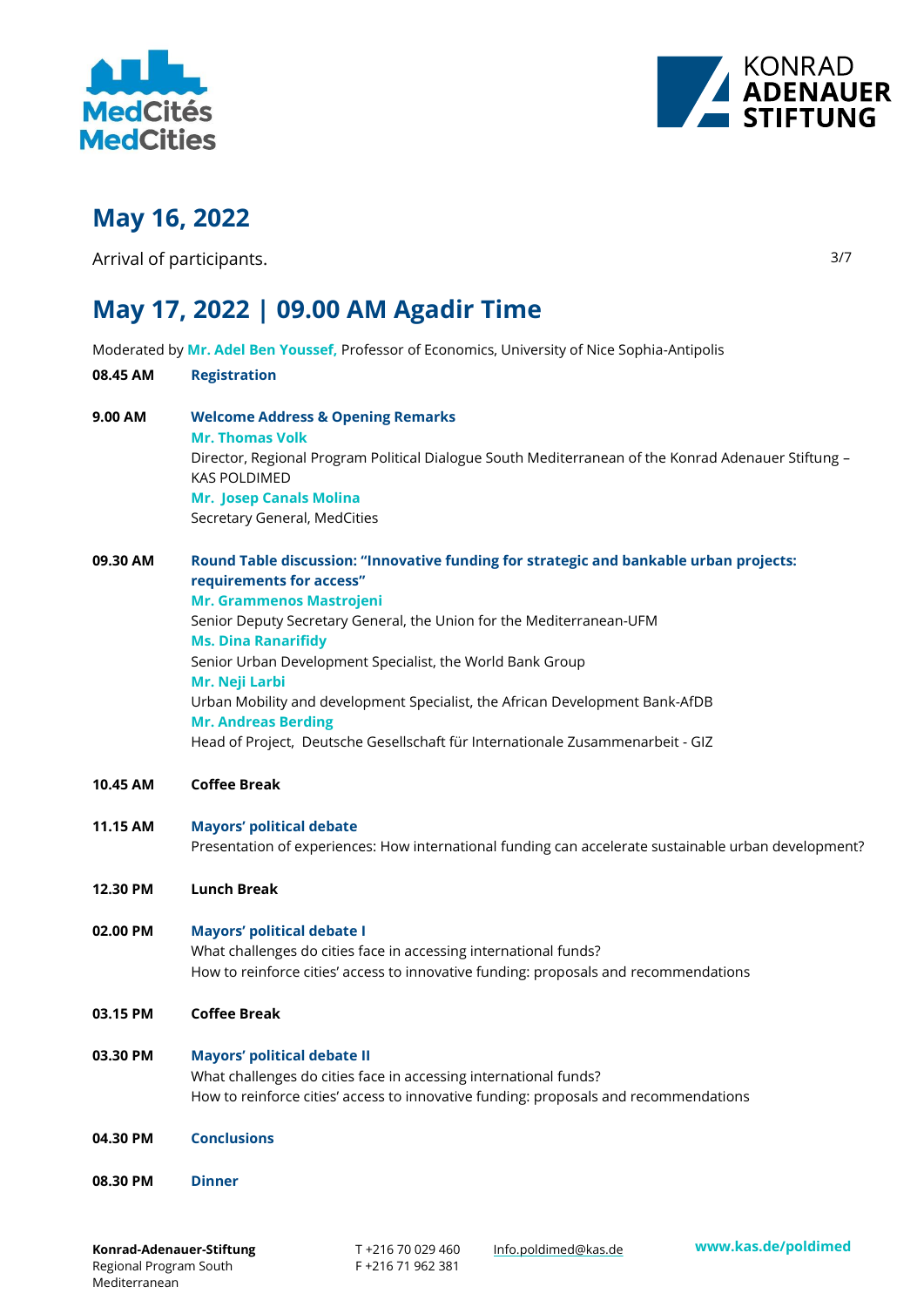



## **May 18, 2022 | 09.00 AM Agadir Time**

4/7

**Mr. Albert Sorrosal,** Senior expert of the Technical Support to Implementation and Management of ENI-CBC programmes (TESIM)

| 09.00 AM | Recap of first day and introduction to the scope of the training |  |
|----------|------------------------------------------------------------------|--|
|          |                                                                  |  |

- **09.15 AM Funding opportunities for urban strategic projects**
- **09:45 AM Key elements for building a good funding proposal**
- **10.30 AM Coffee Break**
- **11.00 AM Project cycle management: from identification to evaluation**
- **01:00 AM Challenges for institutional governance of the international funding**
- **01.30 PM Lunch Break**
- **02.30 PM Good practices for communication, capitalization and visibility of strategic projects**
- **03.30 PM Coffee Break**
- **03.45 PM Technical visit: Presentation of the strategic projects of Agadir in the frame of its Urban development plan. Technical visit to the Bus Rapid Transit construction site Visit of the project Rehabilitation of the Kasbah of Agadir (cultural and historic heritage)**
- **08.30 PM Dinner**

## **May 19, 2022**

Departure of participants

**Venue**

**Agadir – Morocco**

**Conception & organization:**

## **Medcities**

http://www.medcities.org/ **Konrad-Adenauer-Stiftung (KAS)** Regional Program Political Dialogue South Mediterranean (PolDiMed)

<https://www.kas.de/poldimed>

T +216 70 029 460 F +216 71 962 381 Info.poldimed@kas.de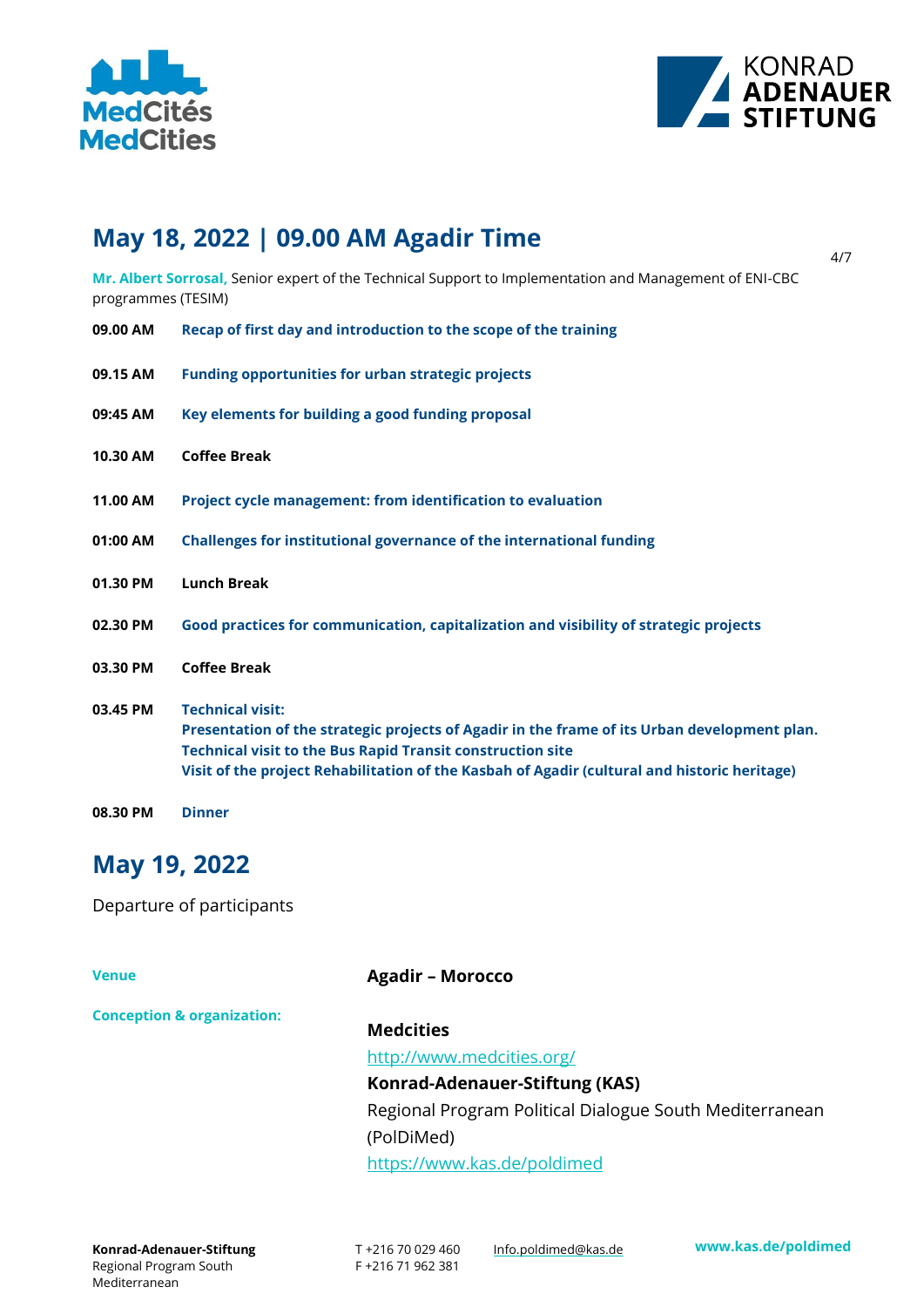



## **Speakers**



## **Thomas Volk**

Director

Thomas Volk is the Director of the Regional Program Political Dialogue South Mediterranean of the Konrad-Adenauer-Stiftung (KAS PolDiMed) based in Tunis. He has a background in Social Studies and holds a PhD in Near and Middle Eastern Studies. He was the KAS Resident Representative for Senegal and The Gambia based in Dakar from 2016-2020.



### **Josep Canals Molina**

Secretary General

Secretary General of MedCities since June 2019. He is an ecologist with long-standing expertise on urban issues. Graduated in biology, he holds a postgraduate degree in land and landscape management and a master's degree in territorial and urban studies.

Professionally, he has been advisor on environmental and urbanistic policies of the AMB and the Parliament of Catalonia between 2003 and 2007. Advisor on public space and waste management of the Mayor of Bogota 2012-2015 and advisor on public space of the Sabadell City Council (Catalonia) 2017-2019.



## **Grammenos Mastrojeni**

Senior Deputy Secretary General

Grammenos Mastrojeni is Senior Deputy Secretary General at the Secretariat of the Union for the Mediterranean since September 2019.

Grammenos Mastrojeni is an Italian diplomat, professor and writer who has focused for the past 25 years on the societal, geo-strategic and economic impacts of environmental degradation, as well as on topics related to environmental protection, human cohesion, peace and security. He has taught sustainability and conflict resolution in various universities in Italy and abroad, and in 2009, the Ottawa University in Canada entrusted him with the first class by a University on the issue of Environment, resources and geostrategy.

He is President of the largest Italian association for sustainable development education "Isola della Sostenibilità" and member of the Scientific Boards of numerous university courses and entities.

T +216 70 029 460 F +216 71 962 381

Info.poldimed@kas.de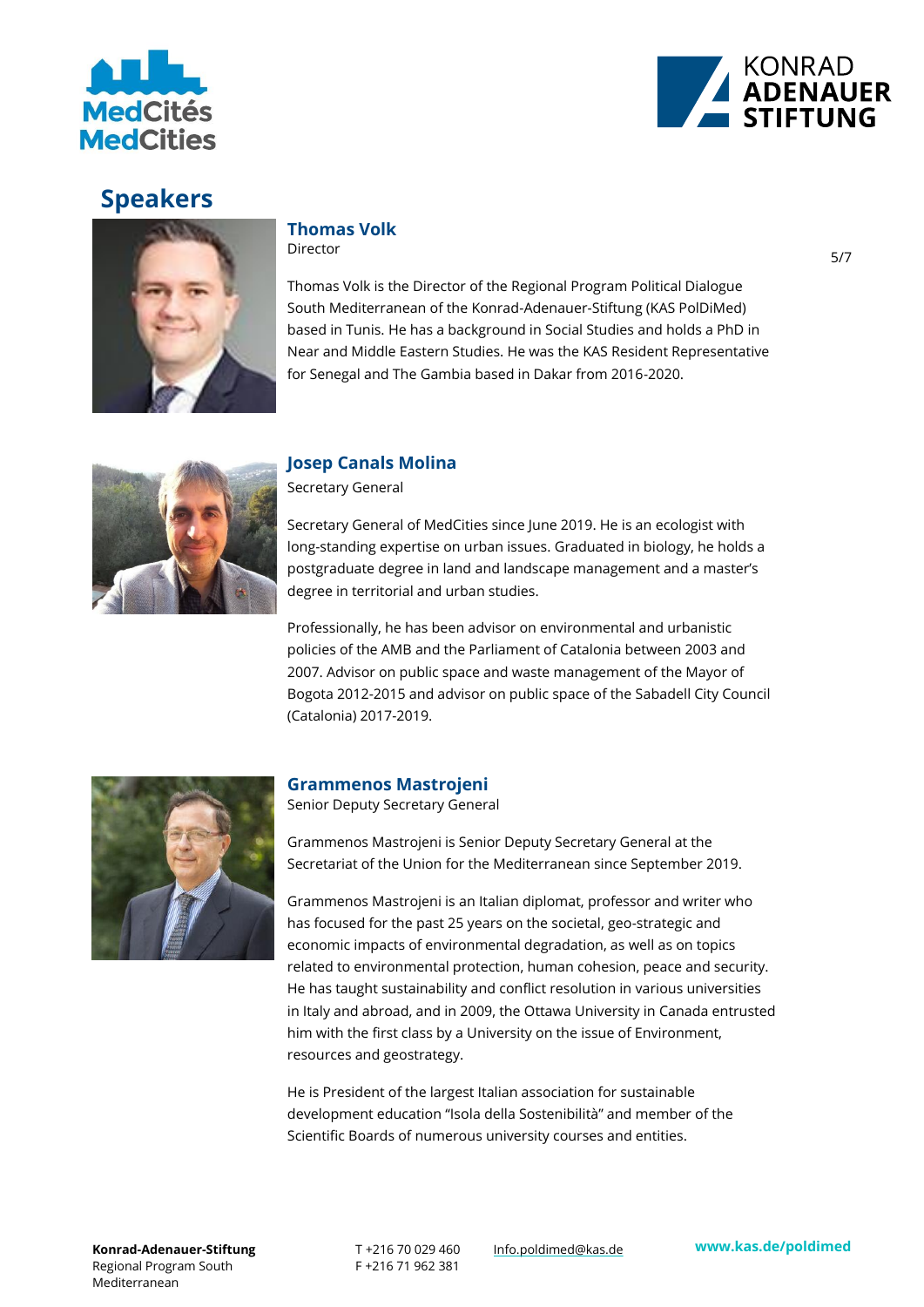





#### **Dina Ranarifidy**

Senior Urban Development Specialist

Dina Ranarifidy is a Senior Urban Specialist in the World Bank's Urban development, land and resilience department. Her work spans the areas of urban upgrading, local governance and decentralization in the two Congos, Gabon and Ghana where she is a task team leader for investment programs. She also contributes to the urban analytical program and led and contributed to urbanization reviews in the Democratic Republic of Congo Urbanization, Senegal, Côte d'Ivoire and Guinea.

A Malagasy national, Dina Ranarifidy is a graduate from La Sorbonne University and Sciences Po Paris. She was a Fulbright Humphrey scholar at Cornell University.



#### **Neji Larbi**

Urban Mobility and development Specialist

Neji Larbi is the Urban Mobility Specialist for the Urban Development Division at the African Development Bank, a newly established division dedicated to driving the Bank's vision for African Cities including urban planning, policy and strategy, infrastructure, finance, and governance.

Previously, he worked in engineering consulting and was an expert in urban development, advisor to Governments and ministries in Africa, North America, and Middle East. Experience covers urban and municipal development, infrastructure, institutional, finance, etc.



#### **Andreas Berding**

Head of Project of the Governance Advisory Funds in Libya

Andreas Berding is the Head of Project of the Governance Advisory Fonds in Libya – supporting decentralization reform and local governance at Deutsche Gesellschaft für Internationale Zusammenarbeit – GIZ. He has been working on decentralisation, local governance, local economic development and municipal own source revenues in Libya since 2018.

Previously, he had experiences with GIZ in Germany and in International Cooperation in Thailand, Belgium and Saudi Arabia. Andreas Berding is a of Konrad Adenauer Stiftung scholarship with a Master degrees in Political science and macroeconomics.

T +216 70 029 460 F +216 71 962 381 Info.poldimed@kas.de